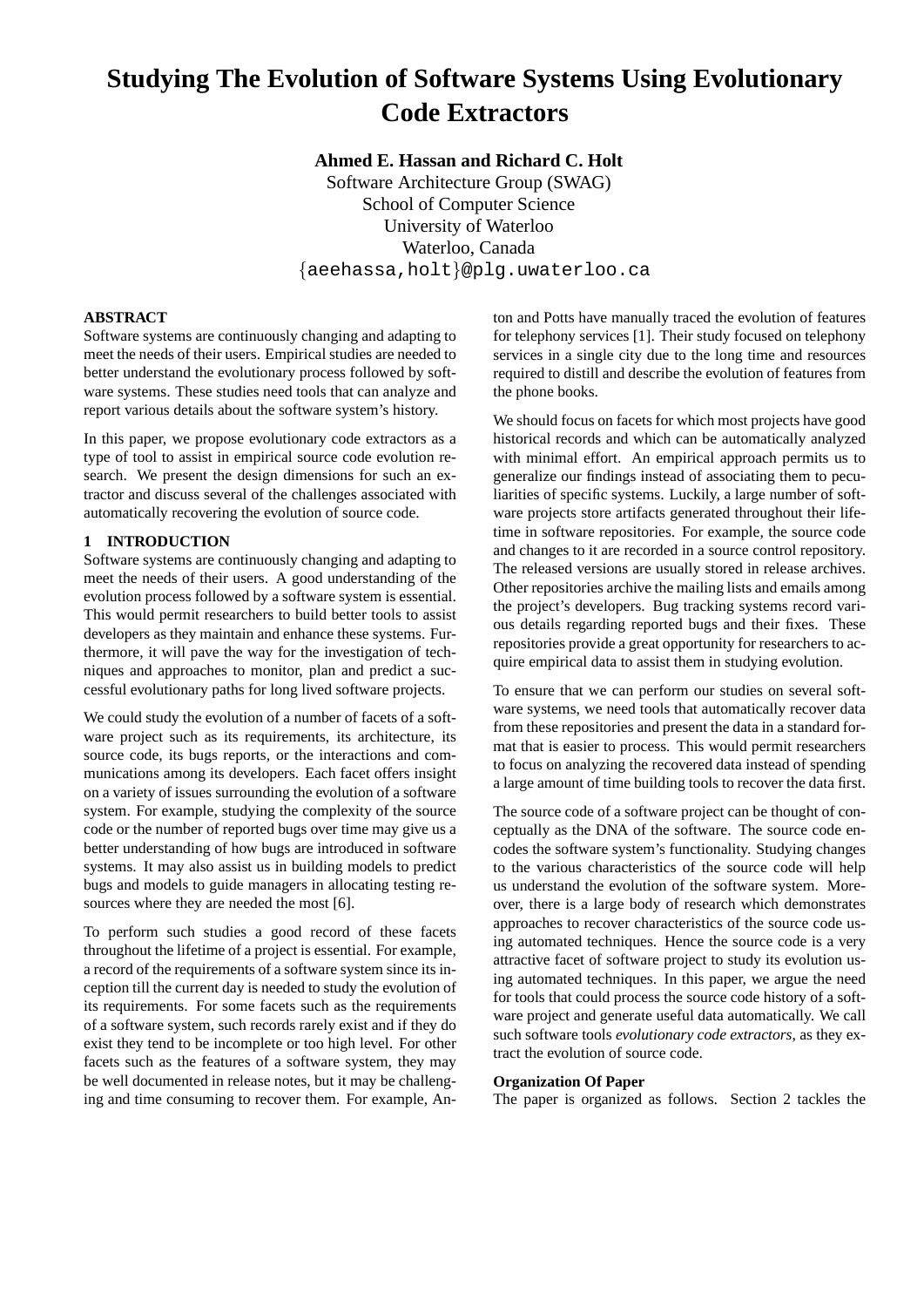issue of describing the evolution of source code. We discuss several ways to describe the same change to the source code. We argue the need to choose descriptions which can be recovered automatically. Section 3 overviews the dimensions associated with studying and recovering the evolution of source code. The choices made by researchers along these dimensions influence the techniques used to build evolutionary code extractors. Section 4 highlights the challenges and complications that arise based on the choices along the dimensions presented in Section 3. Section 5 describes prior work which dealt with studying source code evolution. The prior work is presented and the design choices used by their extractors are explored using the dimensions presented in this paper. Section 6 concludes the paper with parting thoughts about evolutionary extractors and their benefits for studying software systems and validating our understanding of the evolution process followed by software systems.

# **2 DESCRIBING SOURCE CODE EVOLUTION**

Describing the evolution of the source code boils down to describing the changes that occur to it. The simplest way to describe source code changes is by describing its effect on the code size (the addition and removal of lines of code).

We are interested in ways to describe source code changes that can be automatically recovered and which are richer than simply describing the addition and removal of lines. For example, even though terms such as perfective, corrective, and adaptive are usually used to describe changes to the code; it is not possible to confidently and accurately describe the evolution of a software system in an automated fashion using these terms. We would require a large number of heuristics, human intervention, and intuition to rank changes to source code accordingly. In short, we seek approaches that provide a balance between the richness of the recovered descriptions and the ease of automating the recovery process.

Consider a developer who is asked about her/his activities in the last few days, a number of replies are possible. Each reply describes the activities performed at a specific level of detail and in respect to particular characteristics of the software system. For example, the developer working on a text editor software system may say: "*I added support for saving a text file, I also fixed a bug in the layout engine used by the editor.*" This reply describes change at the feature level.

Instead if we were to ask the developer to elaborate more on her/his changes and their effect on the source code (i.e. to describe her/his changes to the source code), we are bound to get an even larger and more diverse number of replies which describe the same exact change work from different perspectives. The following is a list of possible replies.

- 1. *I changed 5 lines in the source code*.
- 2. *I added 3 lines in file main*.*c. I also commented out 2 lines from file layout*.*c*.
- 3. *I added 1 line in the main() function, 2 lines in the init()*

*function, and removed 2 lines from the refreshLayout() function*.

4. *I got the main() function to call function init() and I added a check in the init() function to make sure the filename is set before I call refreshLayout(). Also in the refreshLayout() function, I no longer check if the filename is set*.

The first reply deals with changes to the size of the overall system. The second reply is more specific, it specifies the location (files) of these changes. The third reply is even more specific than the second reply as it maps the changes to the exact function (source code entity) where they occurred. Finally, the fourth reply describes the change using its effect on the call dependencies between the code entities. Table 1 summarizes the developer's replies.

| Reply # | Characteristic         | Level Of Detail |
|---------|------------------------|-----------------|
|         | Size (LOC)             | System          |
|         | Size (LOC)             | File            |
|         | Size (LOC)             | Function        |
|         | Structural (Call Dep.) | Function        |

**Table 1:** Classifying Developer's Replies About Code Changes

# **3 THE DIMENSIONS OF CODE EVOLUTION**

In the previous section, we showed that a simple change could be described in a number of ways. Each way focuses on a particular characteristic of the source code at varying levels of details. Researchers studying the evolution of source code need to build tools (evolutionary code extractors) to recover and describe this evolutionary process. We believe that there are a number of design dimensions which they should address before they embark on building these tools. In this section we focus on these design dimensions and list the choices associated with each dimension.



**Figure 1:** Recovering the Evolution of Source Code

#### **Frequency of Snapshots**

The source code of a software is continuously changing. We need to determine the frequency at which we should observe the code. Consider Figure 1, conceptually to monitor the evolution of the source code we need to decide on a number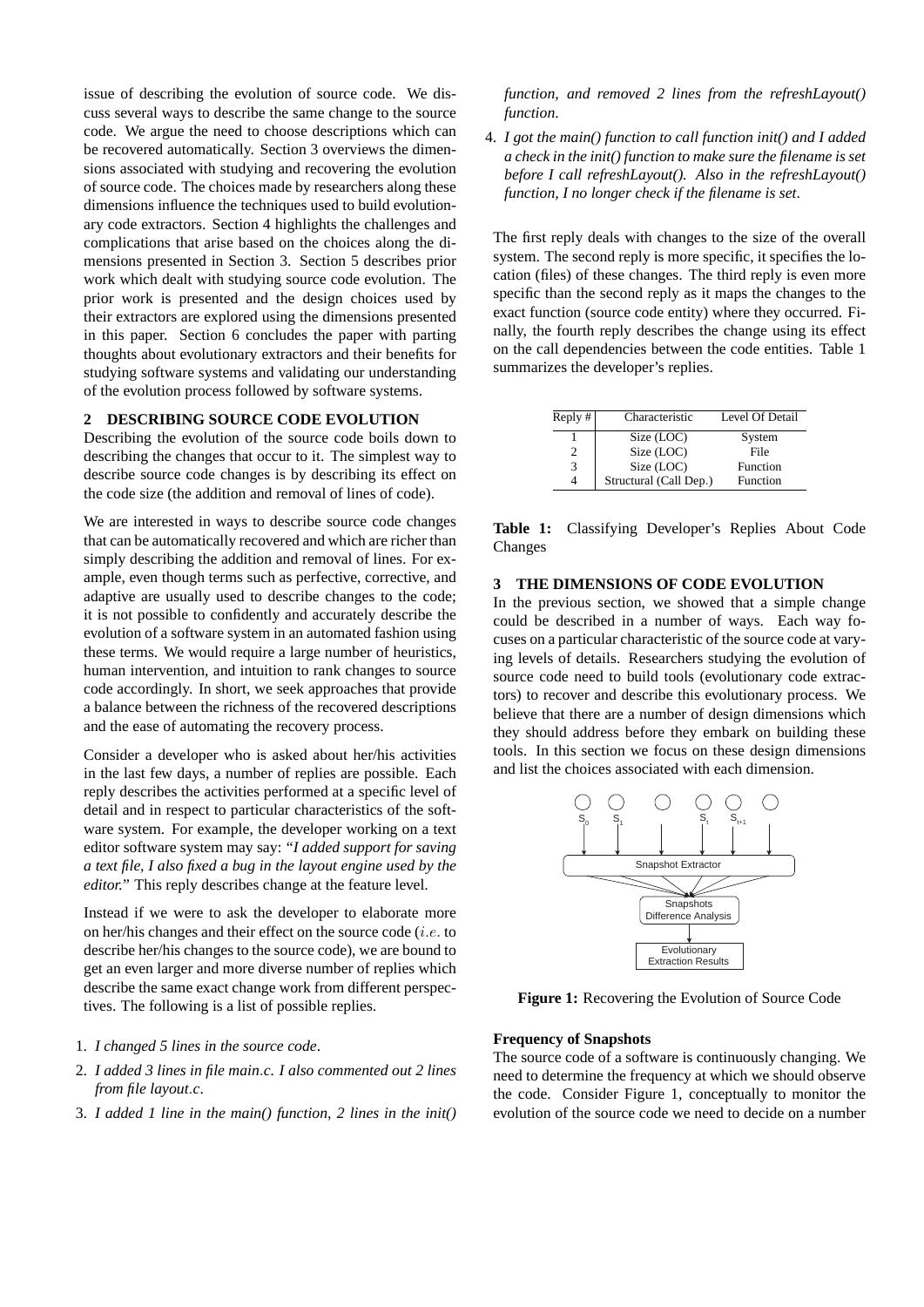of historical snapshots of the system's source code. We then need to define some characteristics of these snapshots and study the differences between consecutive snapshots along these characteristics. The frequency of observations/snapshots determines the number of snapshots and their moment in time. Several methods exist to define snapshots:

- **Event based**: Source code progresses through different events throughout the lifetime of a project. For event based snapshots, we would use project events to determine the snapshots. Examples of these events are:
- *Change*: A code change is simply the addition, removal or modification of a single line to a software system. Using a Change frequency would produce the largest number of snapshots, due to the large number of changes that occur throughout the lifetime of a software system.
- *ChangeList*: A changelist is the grouping of several code changes to represent a more complete view of a change. For example, a changelist may contain two changes – one change is the addition of a function f2() and the other change is the addition of a call of function f2() in function f1(). These two changes might be required to implement a specific feature or fix a particular bug.
- *Build*: A build represents the grouping of several features. Builds are usually done to merge the various features that have been developed by the team members. Builds may be requested by the project lead as an indication of achieving development milestones or to track the progress of a project towards the final release. Nightly builds, release candidate builds, and feature-complete builds are examples of builds.
- *Release*: A release represents the grouping of a large number of features. The release is sent to customers and users.
- **Time based**: Time based snapshots are independent of the project and source code state. Instead they are done based on calendar time, such as weekly, monthly, and quarterly snapshots.

If we were to build an evolutionary extractor, we would conceptually have to process each snapshot using a *snapshot extractor*. The snapshot extractor would determine the characteristics of each snapshot. Then we would perform a snapshots difference analysis. This analysis would determine changes in the studied characteristics between each pair of consecutive snapshots (see Figure 1).

The choice of which snapshot frequency to use is dependant on the type of analysis that will be performed on the recovered data. If we were to study the average number of functions that must be changed to implement a feature then a changelist frequency may be the most appropriate choice.

The choice of the frequency of snapshots determines the number of snapshots which will be studied. If release snapshots are used then we will have a smaller number of snapshots in comparison to using change snapshots. The number of snapshots affects the performance of an evolutionary extractor. The larger the number of snapshots, the more time is required to perform the analysis.

# **Data Source**

When studying the evolution of living creatures throughout time, we are usually limited by the availability of fossils of these creatures. Or if we are able to monitor the creatures as they evolve we are limited by how often we monitor them. Whereas for studying the evolution of source code, we have a much richer fossil history. Source code control systems, which are available for many long-lived software systems, store each change to the source code. Hence, we can track the evolution of the source code at a very high frequency (*change frequency*). If we were to draw a parallel to monitoring the evolution of a living creature, the data stored in the source control repository is equivalent to the creature informing the researcher monitoring it each time it is about to evolve/change. This is clearly not possible in living creatures but luckily possible in source code due to the detailed records kept by source control systems.

Alternatively, we can deploy tools to monitor and record the developer activities during code development as done by [12]. This later approach may be used when source control repositories are not accessible. Or it can be used when additional details, not available in the source control repository, are needed. Furthermore, project release archives which store a copy of released software may be used to study the evolution at the release frequency.

# **The Characteristics of Code**

As we seek to describe the evolution of source code we need to define a set of characteristics and techniques to measure these characteristics. We can then describe the evolution of the source code in terms of these characteristics and change to them. For example, the size of the source code  $(i.e.$  the lines of source code) is a characteristic which can be measured easily. We can then compare the evolution of the system from one snapshot to the next.

In this subsection we cover a number of possible characteristics. The choice of characteristics to monitor is dependant on the research performed and the ease of recovering such characteristics from the source code. For example, recovering the number of lines of the source code is easier and less resource intensive than recovering the current dependency structure of the source code. We chose to focus on the static aspect of the source code instead of its dynamic and behavioral aspects due to the complexity associated with recovering and describing behavioral changes to source code.

We can describe the characteristics of source code using two general approaches:

• **Metric**: Metric approaches define measures to describe the current state of the source code. The simplest measures are metrics such as the Lines Of Code (LOC) or the number of defined functions. Other elaborate metrics such as complexity metrics could be used as well. Using metric approaches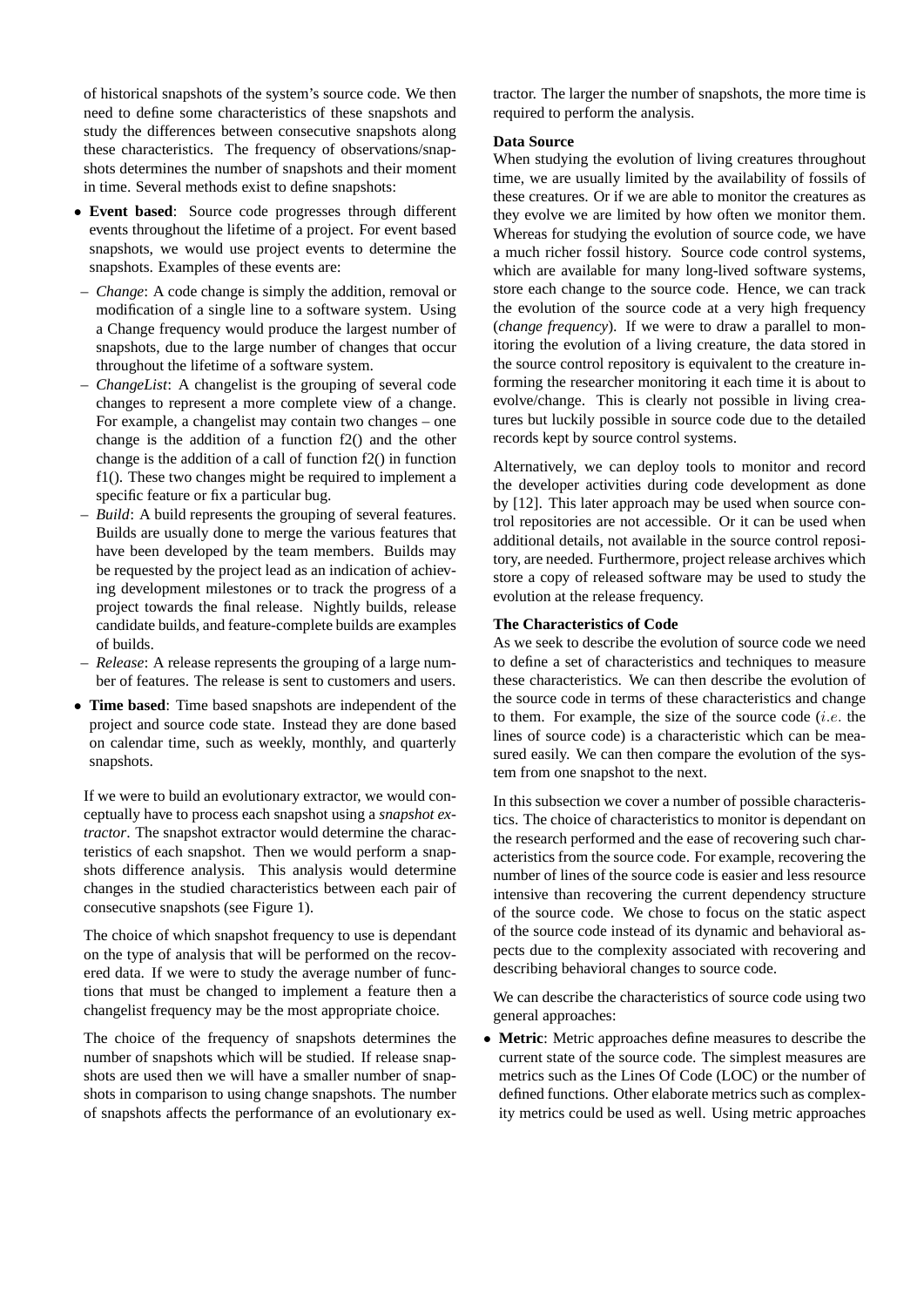we can track changes in the value of the metrics (characteristics) over time.

• **Structural**: Structural approaches describe the current structure of the code. They could describe the dependency structure of the code such as '*function 1* depends on *function 2*', or they could describe the include dependencies such as '*file 1* includes *file 2*'. Using structural approaches, we could track changes in the structure of the source code, such as the addition of new functionality and its effect on the dependencies among the various parts of the source code. For example, we would expect once a function is added, other functions will be changed to call (depend on) it.

Some characteristics are cumulative, such as the number of functions, in the sense that characteristic measures derived based on a high frequency snapshots (such as change frequency) could be combined to study the same characteristic at the release level  $(i.e.$  the number of functions that exist per release). This is usually not possible for a large number of characteristics such as complexity metrics. It may be beneficial to recover the evolution of source code using the most number of snapshots (change level) then to abstract the data for less frequent snapshots (release level). Using this approach the recovered evolutionary data could be used for a variety of studies based on the desired level of frequency.

#### **Level of Detail**

The level of the detail of the characteristics for a snapshot varies. Some snapshot extractors recover information at the system level such as the number of lines of the whole system, whereas other extractors can recover details at the function level such as the number of lines of each function. Or for structural characteristics some extractors recover the interaction between source code files, such as 'file  $x.c$  calls file  $x.h$ '. Whereas other extractors report information at a lower more detailed level, such as 'function  $f1$  calls function  $f2'$ . Also some extractors detail information about the internals of a function, such as ' $func1\_for\_loop\_1$  calls function  $f2'$ .

The level of details for a snapshot defines the level at which the evolution of the source code can be described. It also limits the type of analysis that could be performed on the recovered data. The more detailed the extracted data, the more complex it becomes to develop a snapshot and an evolutionary extractor to generate this type of information, we believe there are a number of detail levels:

- **System Level**: At the system level a single value is generated for each snapshot of the studied system such as the total number of lines or the total number of files in the software system. Developing snapshot extractor for this level is usually easier than the other more detailed levels.
- **Subsystem Level**: At the subsystem level, the source code is divided into a small number of subsystems. Metric values for each subsystem or structural information about the interaction between these subsystems are generated by the snapshot extractor. For example, the source code of an operating system may contain four subsystems: a Network Interface,

Memory Manager, Scheduler, and File System subsystems. A metric approach may track the size of each of these four subsystems. A structural approach may track the dependencies between these four subsystems.

- **File Level**: At this level, the extractor reports changes at the file level, such as the number of functions in a file or the number of lines in it. For example, an evolutionary extractor would detail information such as on Feb 2, 2004 file  $x.c$  had 10 lines changed in it: 5 lines added and another 5 removed.
- **Code Entity Level**: At the code entity level, the snapshot extractor describes the snapshot based on code entities such as functions, classes, macros, or data types. For example, it could report the number of lines in a function, or the dependencies between the function in the source code. This data could be used during the snapshots difference analysis to report the addition of a new call to a function or the removal of a data dependency from another function. At this level of detail, the concepts of a function and data type renaming are possible. For example, it may be expected from an evolutionary extractor to report that a function was renamed. We believe that the detection of renaming of a source code entity versus the addition and removal operation of two sperate entities should be done as a post extraction step using techniques such as the ones described in [13].
- **Abstract Syntax Tree (AST) Level**: The AST level represents the lowest level of detail for information produced by an extractor. At this level, the snapshot extractor produces the AST of the source code. The AST is studied during the snapshots difference analysis (see Figure 1) to report changes to the internals of entities such as the addition/removal of new fields in a data structure, or if-branches and case statements inside functions.

The level of detail in the extracted information limits the type of analysis possible. It may also complicate the development of the extractor, for example AST level evolutionary extractors are much harder to develop as they require the development of snapshot extractors which can parse the source code and produce very low level details about its characteristics. In contrast, a system level evolutionary extractor is much simpler to develop as it does not need to perform detailed analysis of the source code snapshots.

# **4 CHALLENGES AND COMPLEXITY**

In an ideal situation, we would develop extractors that would describe the evolution of the source code at the most detailed level, the AST level, and at the highest frequency (change frequency). Unfortunately this is a rather hard problem and developing such an extractor would be too complex and time consuming.

As researchers approach the problem of building an evolutionary extractor, they must decide on the choices along the dimensions, discussed in the previous section. The benefits and limitations of each decision are weighted using many criteria. The most important criteria we found in our work are the needs of the research for which the extractor is being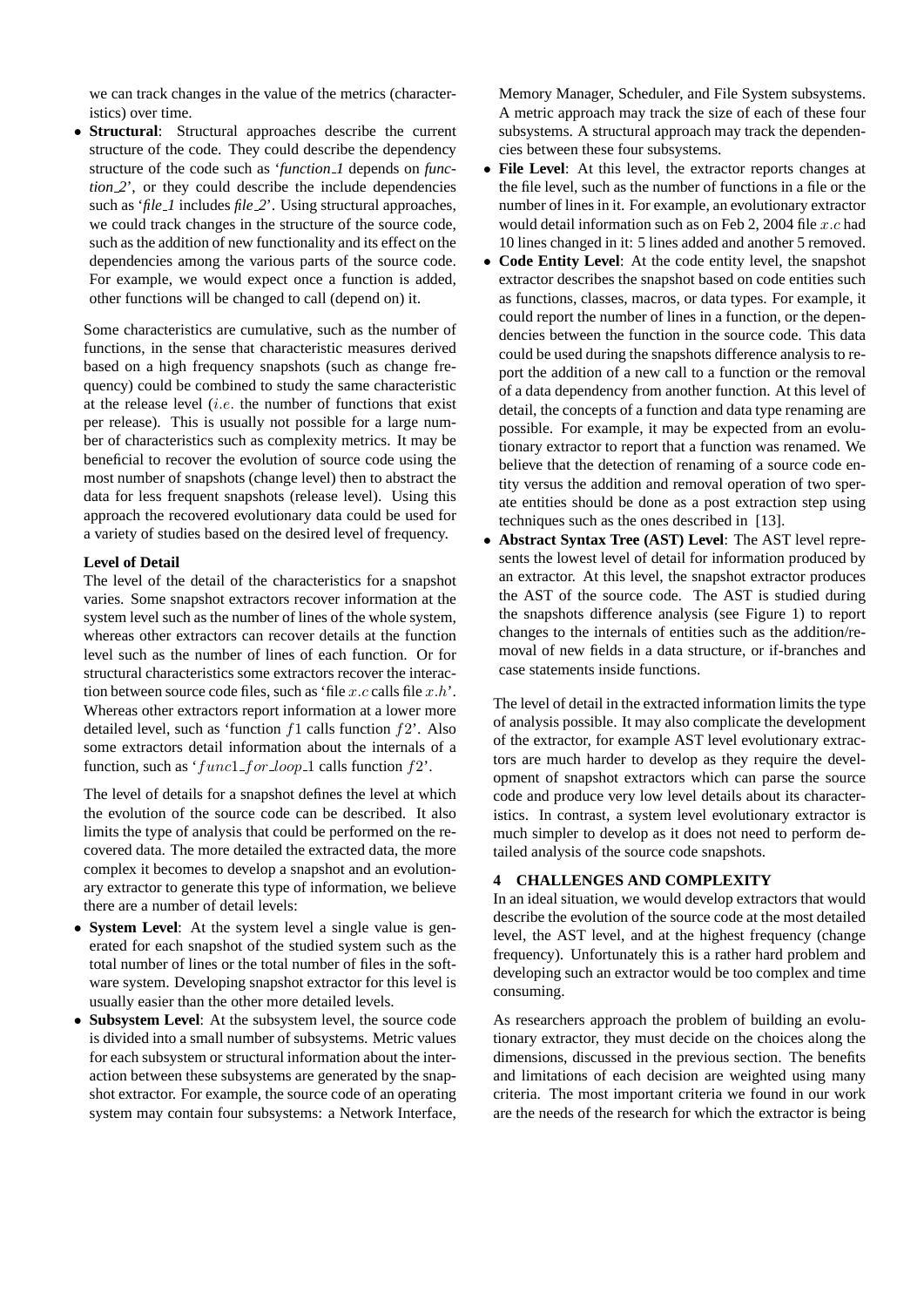developed, the time allocated for the project, and the funding at hand. We have developed several source code extractors for many programming languages in the last few years and we found that this engineering approach is paramount for the success of such projects due to the unsurmountable effort and challenges surrounding the development of the most suitable and practical extractor [7]. We cover a few of the challenges associated with developing evolutionary code extractors.

#### **Robustness and Scalability**

When studying the structural evolution of source code, we need to develop an extractor that can analyze the source code to determine structural dependencies among source code entities. An approach which is based on a text book grammar will fail to parse legacy systems, due to the variety of dialects of programming languages and the multitude of proprietary compilers extensions. This variety complicates building an extractor. The developers of snapshot extractors could adopt various approaches to deal with the complexity of parsing legacy software systems. Some developers may choose to have their extractors recover gracefully when such extensions are processed, others may choose to specialize their parsers for such peculiarities using a variety of parsing techniques such as island grammars, robust parsing, and precise parsing [11]. The choice of techniques to use is influenced by the peculiarities of the studied software systems. An evolutionary extractors should be robust and recover gracefully with no user intervention to permit the analysis of several snapshots in an automated fashion.

Furthermore, the scalability of an extractor is another hard challenge, as extractors are expected to analyze large software systems which may contain several million lines of code. This is complicated more by the fact that this analysis must be performed for each snapshot of the code and there could be thousands of snapshots. For example, examining a million line of source code at the change frequency would conceptually require the extraction of the characteristics associated with the source code after each change. This may require that the analysis of a million lines of code is repeated thousands of times, such an approach becomes infeasible and impractical. Instead developers of evolutionary extractors must develop more elaborate techniques to deal with this challenge.

An ideal goal for a snapshot extractors is to have the extraction process require no more time that the compilation time of the software system. In contrast for evolutionary extractors, even meeting this goal would require too much time and would make using an evolutionary extractor infeasible and impractical to study long lived software projects. Incremental extraction techniques similar to incremental compilations may assist in speeding up evolutionary extractors.

# **Accuracy**

Ensuring the high accuracy of the extractor output is another challenging task. Given the size of the software systems extracted and the techniques used to recover from different system peculiarities, extractors have the tendency to miss some relations (*false negatives*), or in some cases add superfluous ones (*false positives*). Accurate extractors require rather complex language grammars and adopt several elaborate techniques to recover from errors and correctly identify information. [2] and [10] have shown empirically the difficulty faced by already well established extractors in ensuring this accuracy. Evolutionary extractors would use similar techniques, therefore we expect that they would have to face similar challenges.

To make matters worse, when dealing with extraction over an extended period of time, the adopted approaches have to deal with unrelated entities having similar names appearing and disappearing throughout time.

## **The Changing and Unstable Nature of Source Code**

An evolutionary extractor conceptually performs its work by analyzing each snapshot then comparing the generated information for each snapshot. As pointed out, this may be too time consuming. Furthermore, this would require the source code to be in some compilable stable state to permit the snapshot extractor to process it. This is not possible for example, when studying source code evolution at the change frequency – a developer may add a call to a function before she/he defines the function. Therefore, intelligent approaches are needed to analyze un-compilable and incomplete source code. Alternatively, we may choose to use less frequent snapshots that are more likely to be complete such as nightly builds or code-complete builds. These builds are less likely to cause the snapshot extractors to fail.

#### **Development Time**

Another challenge associated with evolutionary extractors is the time needed to develop them. An ideal solution would be to adopt a regular source code extractor and modify it. In particular, for each change in the project we can rerun the extractor and compare the output of the extractor run before and after the change. Unfortunately, as highlighted in the previous subsection this may not be the optimal solution as the source code may not be compilable. Therefore evolutionary extractors must either be built from scratch or built by adopting regular extractors and enhancing them to deal with many of the aforementioned challenges. Clearly reusing already developed extractors would speed up the development time but may limit the type of analysis and may negatively affect the performance of the evolutionary extractor. On the other hand, building an extractor from scratch may provide the most flexible approach but would require a longer development time.

#### **5 PREVIOUS WORK**

In this paper we advocate the use of evolutionary extractors. We present several critical dimensions based on which such extractors should be designed. A number of evolutionary extractors have been built by many researchers studying the